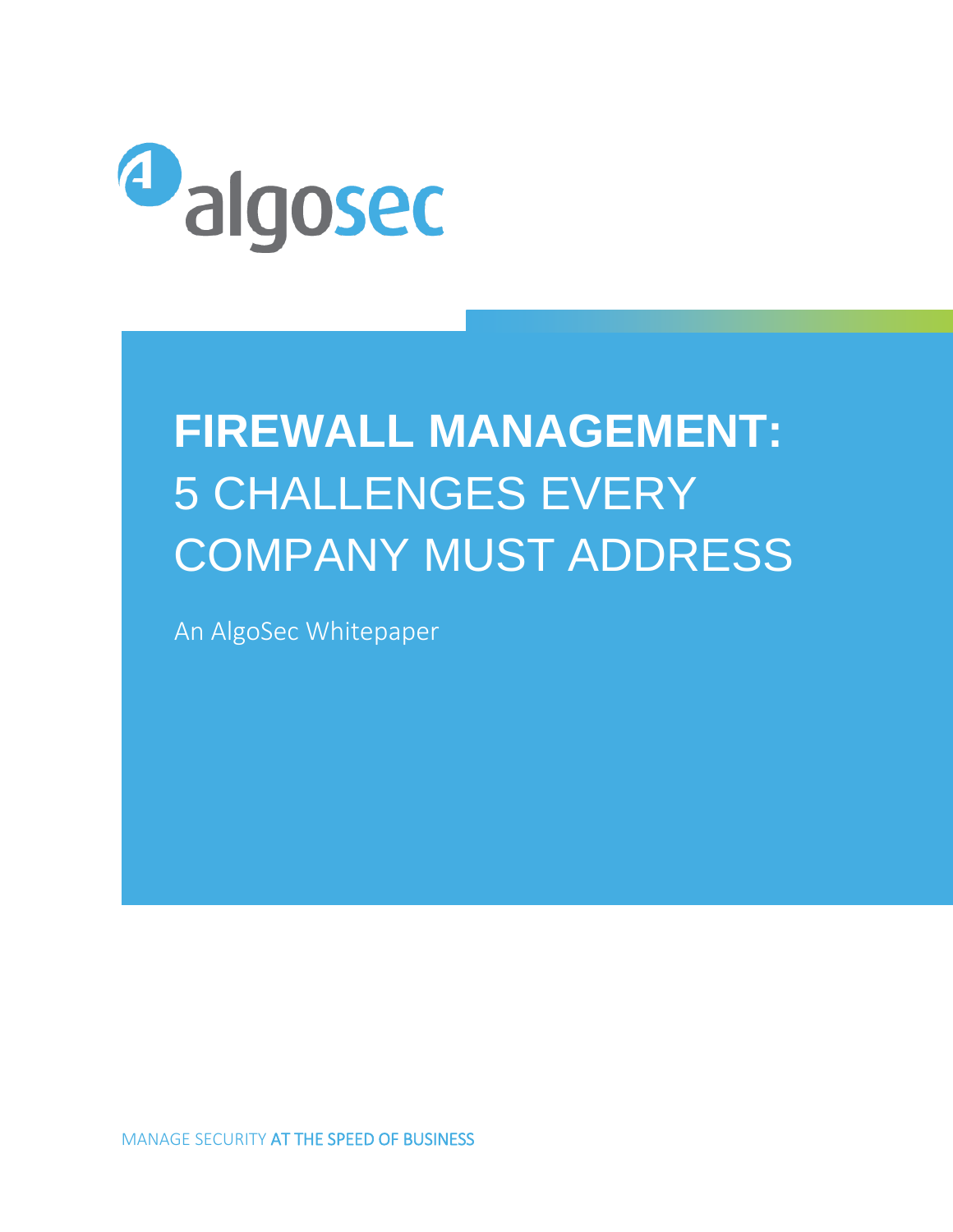# **Table of Contents**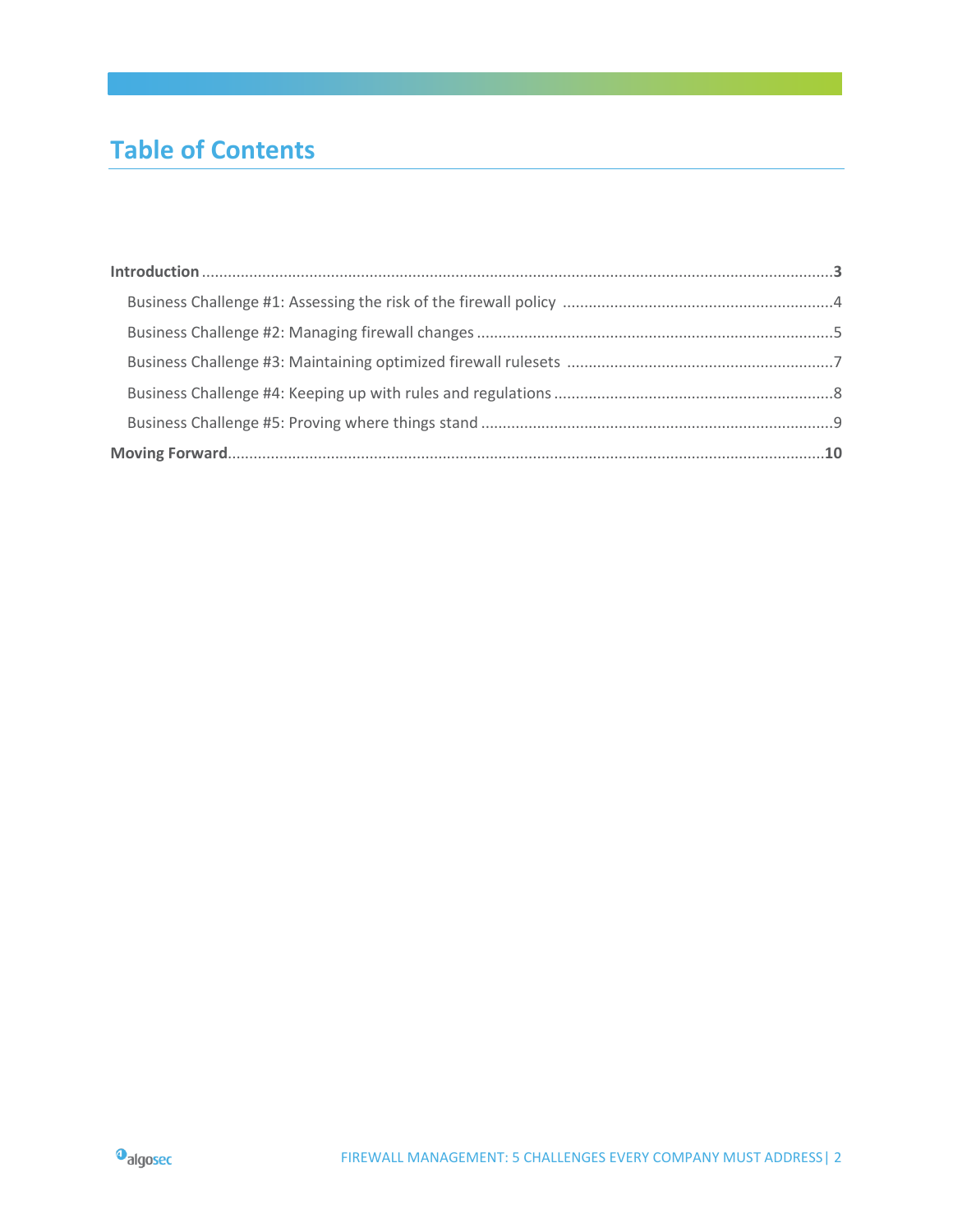### **Introduction**

More than two decades into utilizing network firewalls, and we're still struggling to properly manage and use them to their fullest potential. In today's world of information-driven businesses there's a lot more that can go wrong— and a lot more to lose—when it comes to firewalls, firewall management and overall network security. Network environments have become so complex that a single misstep on a critical firewall can take the entire network offline and expose your business to cyber attacks.

Improperly managed firewalls create some of the greatest business risks in any organization. Often, the risks are things you don't find out about until it's too late, such as:

- Outdated firewall rules that allow unauthorized network access and cyber attacks
- Gaps in compliance with industry and government regulations
- Improper firewall rule changes that break business applications

One unique thing about firewall-related risks is that they don't require sophisticated hacking skills to be exposed. In fact, your own team can be your organization's worst enemy. Simple errors and oversights in the process of managing your firewalls can cause problems like opening up the network perimeter to security exploits, and creating business continuity issues. Add network complexity into the mix, combined with all the other duties you and your team are responsible for, it becomes clear that firewall management is a business challenge that you need to address properly once and for all.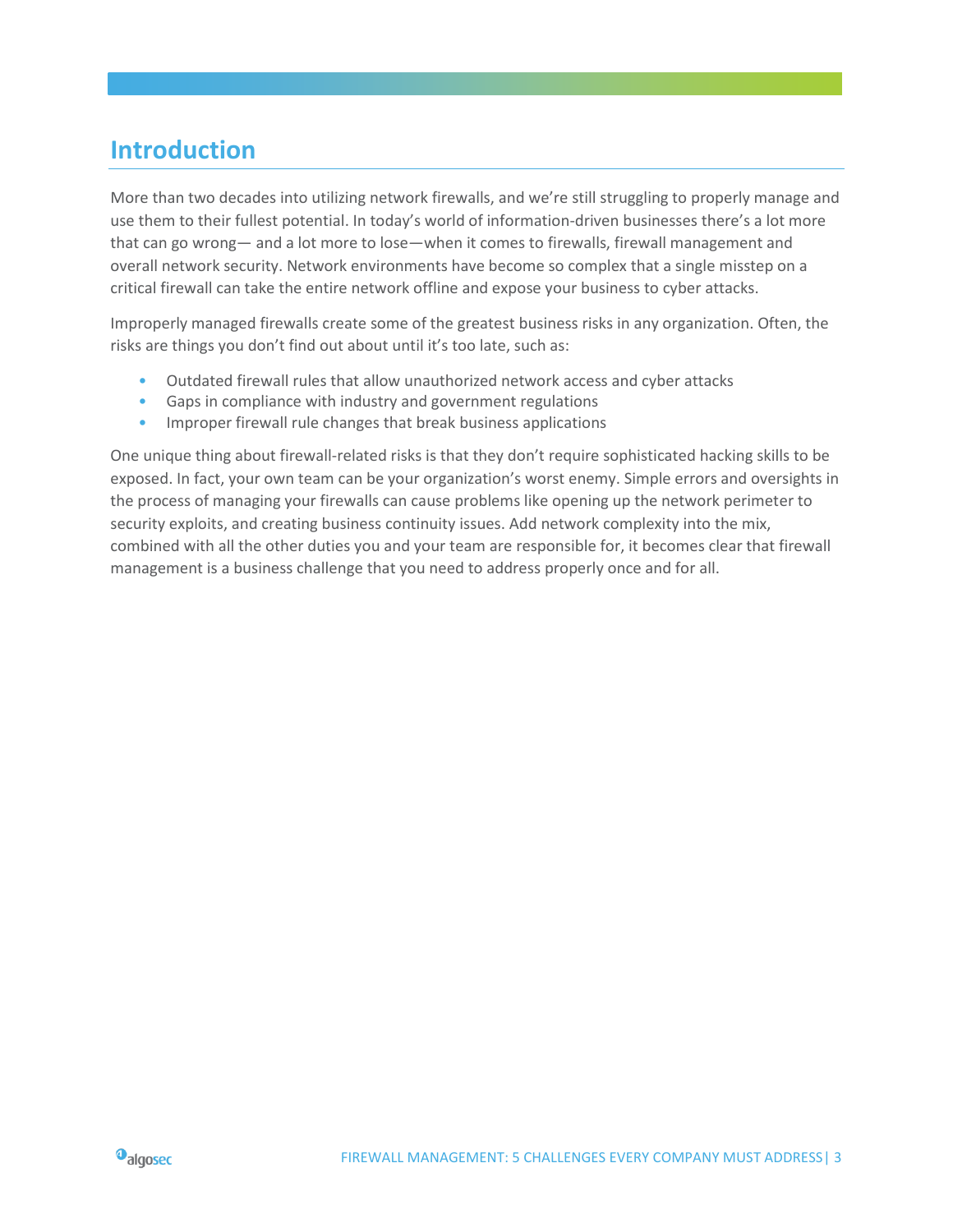## **Business Challenge #1: Assessing the risk of the firewall policy**

As networks are becoming more complex and firewall rulesets continue to grow in size, it is increasingly difficult to identify and quantify the risk that is introduced by misconfigured or overly permissive firewall rules.

The major contributor to firewall policy risks is lack of the proper understanding of exactly what the firewall is doing at any given time. Even if traffic is flowing and applications are working, it doesn't mean you don't have unnecessary exposures.

Serious IT and network security professionals are continually thinking about the choices they're making today, and the resulting risks those choices can create moving forward. Everything you and your team do related to your firewall policies moves your network either towards better security or increased risks. Even the most experienced firewall administrators can make honest mistakes. You'll never really know where things stand until you have the proper visibility.

### **The Solution:**

The best approach for minimizing firewall policy risks is to ensure you—and management—understand what there is to lose. Use smart network and firewall architectures to your advantage and then lean on automated management tools to help find and fix the security risks before they grow out of control. Solid automated management tools can employ widely-accepted firewall best practices and analyze your current environment to highlight gaps and weaknesses. Some tools can also help tighten overly permissive rules (e.g., "ANY" service) by pinpointing the traffic that is actually flowing through any given rule.

Combining manual policy analysis with the right tools allows you to be proactive with firewall security rather than finding out about the risks once it's too late.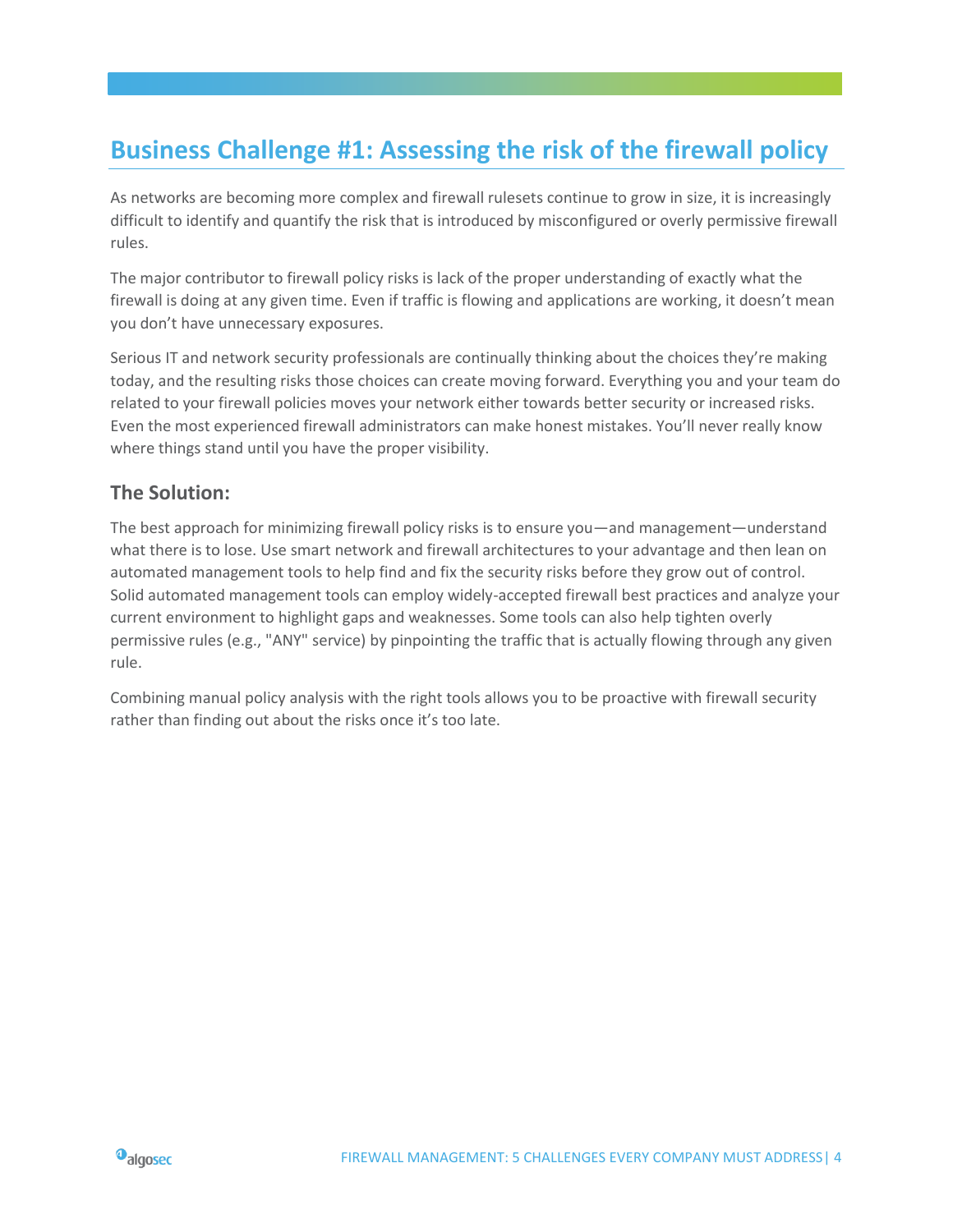## **Business Challenge #2: Managing firewall changes**

In IT, things are constantly in a state of flux. Managing all the changes is one of the biggest problems that businesses face. As with most things in IT, there's not a simple solution for managing changes by default—especially when it comes to firewalls. Still, not properly managing changes can lead to serious business risks, from issues as benign as legitimate traffic being blocked, all the way to the entire business network going offline and businesses being hacked.

Many factors contribute to problems with firewall change management, but the main culprits are:

- **1. Lack of formal policies.** In the context of firewalls, rulesets—or policies—are often confused with formal information security policies. It's critical to know the difference and ensure you have an official policy for change management that includes all your firewalls within its scope.
- **2. Loose processes that aren't taken seriously.** Its one thing to have a policy stating "this is what we must do," but quite another to have a formal set of steps for carrying out and enforcing that policy. Firewall change management requires detailed and concise steps that everyone must follow when changes are needed. Any exceptions need to be approved and documented.
- **3. Poor communication among IT staff.** Another serious barrier to network security success is poor communication among those responsible for keeping the firewall environment in check. It's also a large contributor to out-of-band changes that lead to firewall mishaps.
- **4. Not understanding the associated business risks**. It's imperative to know what the business is up against from the perspective of threats and vulnerabilities. What's often overlooked, however, is the impact poorly-managed firewall changes have on the business. A lot of money and effort is put into keeping the bad guys out, while we forget that we're often our own worst enemy.
- **5. Network complexity.** The sheer complexity of any given network can lead to a lot of mistakes, especially when it comes to multiple firewalls with complex rulesets. Complexity is the enemy of security, and you need to do whatever it takes to simplify your firewall environment and management processes.
- **6. Not understanding the impact of firewall changes.** Not analyzing and thinking through how even the smallest firewall changes are going to impact the network environment can have dramatic effects. Without thoughtful analysis you might not know things such as:
	- Which applications and connections your changes may break.
	- Which new security vulnerabilities are going to be introduced.
	- How performance and visibility are going to be affected.

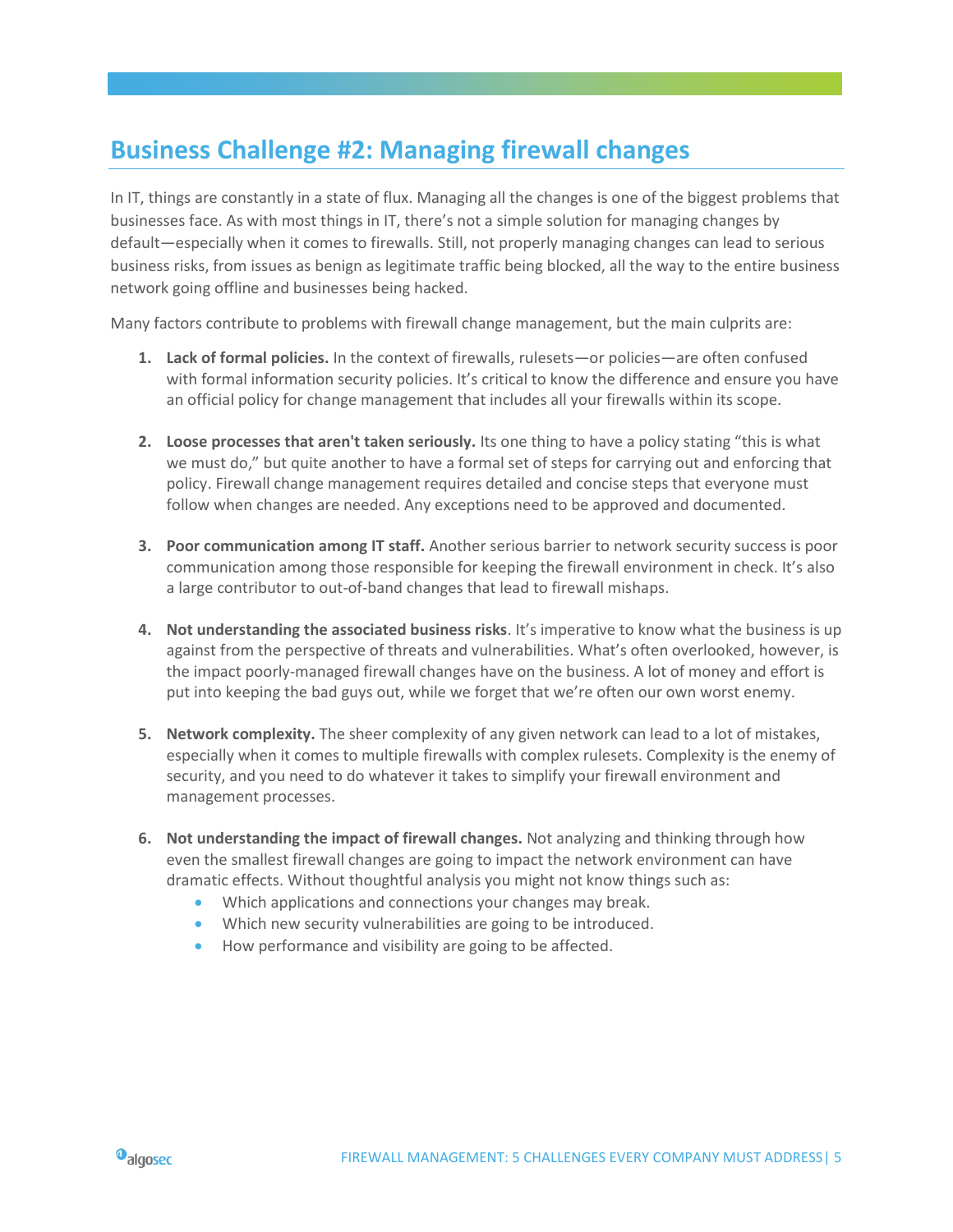### **A Case Study in Firewall Mismanagement**

A recent incident at an e-commerce company, in which firewall changes went awry, provides good insight into how a few bad choices can lead up to a monumental failure.

The company was a core provider of ecommerce services to businesses in the U.S. One day, all e-commerce transactions in and out of their network ceased. The entire business was taken offline for a number of hours. It ended up being a few members of the firewall team who had made some out-of-band (and untested) changes to a core firewall that broke the communication between the ecommerce application and the rest of the Internet.

Because of the incident, executive management got involved and the responsible IT staff members were reprimanded. Hundreds of thousands of dollars later, the root cause of the outage was revealed: IT staff chose not to test their firewall changes—bypassing their "burdensome" ITIL-based change management procedures—and ignored the consequences.

#### **The Solution:**

If you can manage firewall changes consistently over time, then you've already won half the battle. You'll not only have a more secure network environment, but you will allow IT to serve its purpose by actually facilitating business rather than getting in the way.

To manage firewall changes properly, you need to use a good set of tools in the right ways. To set up your team for success, it's critical to have well-documented and reasonable policies and procedures, combined with technical controls that help with enforcement and oversight. The right automated tools can:

- Create and enforce workflows for the different processes of security policy changes.
- Leverage topology awareness to identify the firewalls that are affected by a proposed change.
- Simulate the change to proactively detect risk or compliance implications before the change is implemented.
- Reconcile change requests with the actual changes performed, to identify any changes that were performed "out of process."

It is possible, to an extent, to think about—and analyze—the impact firewall changes will have on the business. The ideal way is to utilize built-in or third-party firewall management tools that allow you to test different scenarios before pushing them out to production.

Once such tools and processes are integrated with your overall change management function, you can set your business up for success instead of creating a "wait and see" situation, and "hoping" everything works out.

Simply put, if you don't have the proper insight and predictability, then you'll set up your business and yourself for failure.

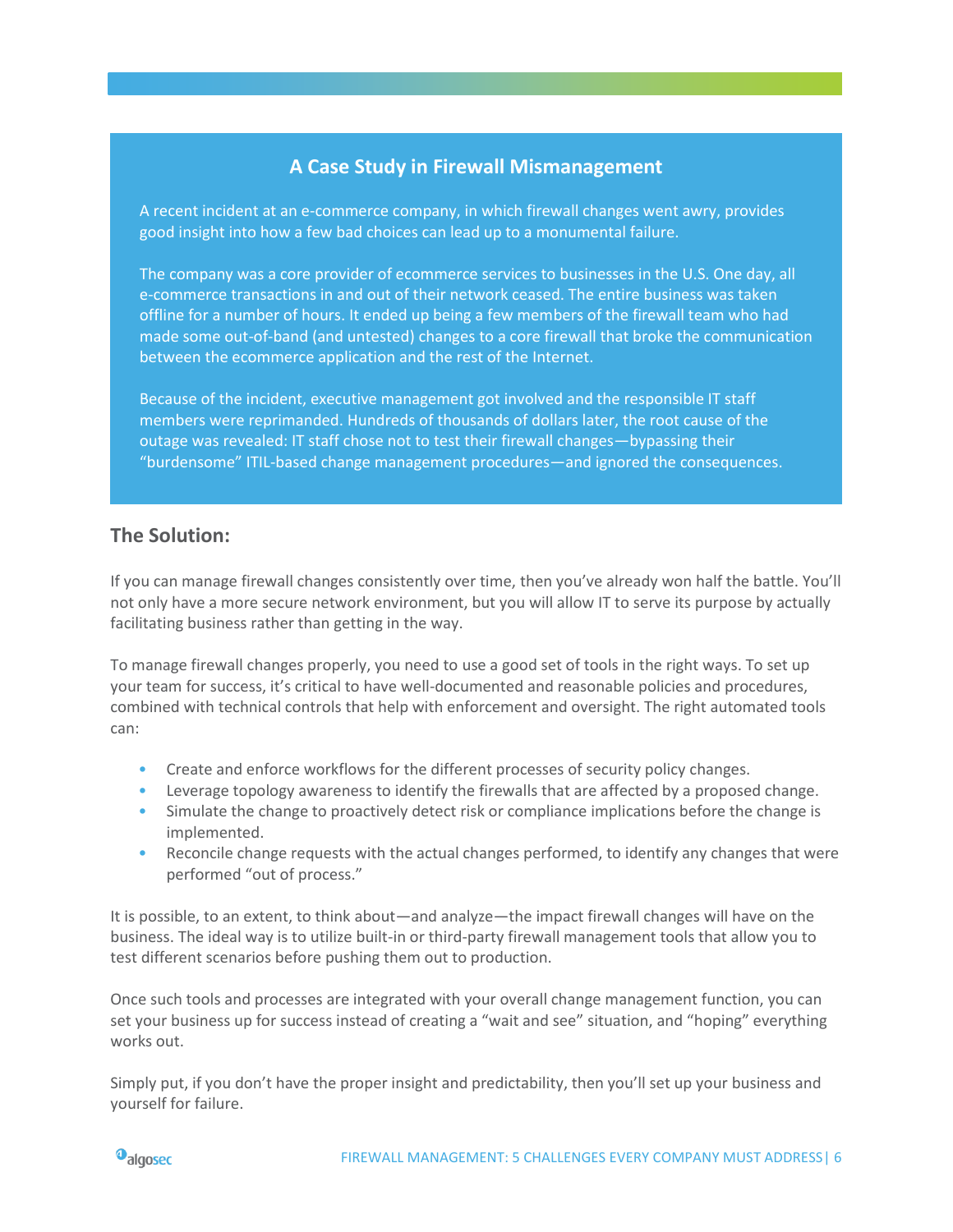## **Business Challenge #3: Maintaining optimized firewall rulesets**

Maintaining a clean set of firewall rules is one of the most important firewall management functions, yet many businesses continue to struggle with it. Unwieldy rulesets are not just a technical nuisance—they also create business risks, including open ports and unneeded VPN tunnels, conflicting rules that create backdoor entry points, and an enormous amount of unnecessary complexity. In addition, bloated rulesets significantly complicate the auditing process, which often involves a review of each rule and its related business justification. This creates unnecessary costs for the business and wastes precious IT time.

Examples of firewall rules that can create problems include:

- Unused rules
- Shadowed rules
- Expired rules
- Unattached objects
- Rules that are not ordered optimally (e.g., the most hit rule is at the bottom of the policy, creating unnecessary firewall overhead)

These problems drive organizations to take on ad hoc firewall "cleanup" or "recertification" projects. The problems are also magnified in enterprises with numerous firewalls from various vendors. Such complexities contribute to a lack of visibility, poor accountability, and undetected network breaches.

Another interesting problem occurs when network administrators and security managers are asked for a copy of their network diagram. Quite often there is either no diagram, or the diagram is very outdated. Firewall rulesets are no different.

This isn't necessarily the fault of one particular person, but more a side effect of IT staff working in a reactive mode, putting out fires rather than proactively managing their networks on a daily basis. This issue, combined with network complexity and IT politics, leads to mismanaged firewall rulesets and their associated business risks.

#### **The Solution:**

Just as firewall change management is a formal process where people are held accountable, firewall ruleset maintenance needs to become formalized as well. Proactive and periodic checks can help eliminate rulebase oversights, and allow you to maintain a firewall environment that facilitates security rather than exposes weaknesses.

To effectively manage your firewall rulesets, you need the right tools. The proper firewall management tools will provide you with the visibility needed to see which rules can be eliminated or optimized, and also see the implications of removing or changing a rule. They can also automate the process, eliminating the need for time-consuming and inaccurate manual checks.

You also need to ensure that you're managing the rulesets on all of your firewalls. Picking and choosing certain firewalls is like limiting the scope of a security assessment to only part of your network. Your results will be limited, creating a serious false sense of security. It's fine to focus on your most critical firewalls initially, but you need to address the rulesets across all firewalls eventually.

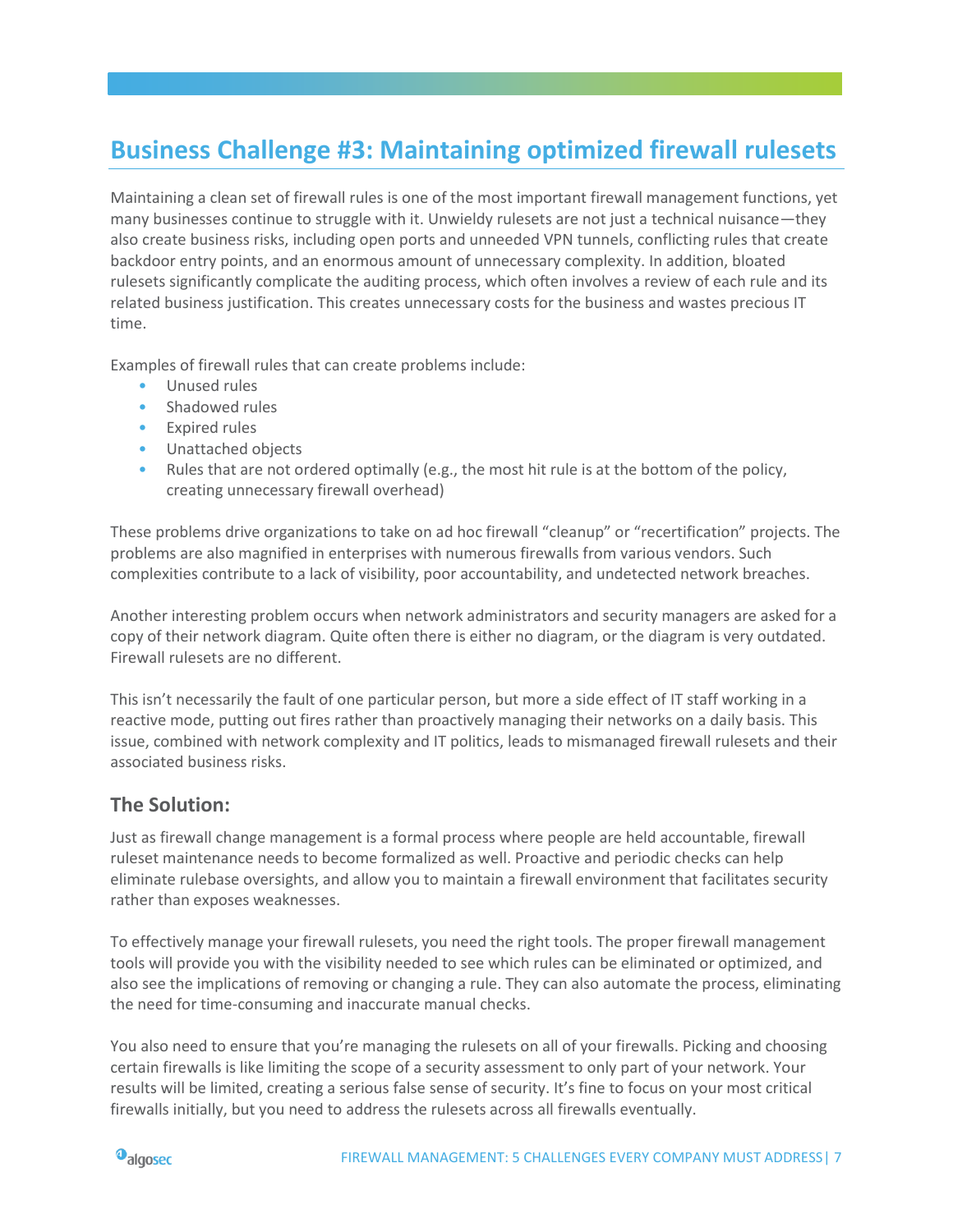### **Business Challenge #4: Keeping up with rules and regulations**

Keeping up with the various compliance regulations, as well as business partners, customer and internal policy requirements, can be quite a challenge. You have to consider things such as:

- What's actually needed for each regulation or policy.
- What specific terms management and legal counsel have agreed to in contracts and SLAs.
- How your current firewall configurations and management practices impact what the business has committed to, or is entitled to.

In reality, if you look at all of the information security regulations such as PCI-DSS, GLBA and HIPAA, their essence is to ensure the confidentiality and integrity of sensitive information, and ensure the availability of the network and application environment. These are nothing more than best practices we've known and implemented—for years.

The challenge today is that IT staff members are continually being pulled in different directions, and arguably are as disconnected from compliance as they've ever been. In many situations, it's to the point where IT professionals have little to no time to perform higher-level strategic work, including addressing compliance issues at the network level. Time is the scarcest resource in IT, and it's causing many IT managers and network administrators to become disconnected— then they get behind the eight ball when it comes to the compliance and the legal side of IT. Ironically, these issues are taking businesses in the exact opposite direction they should be headed. As a component of network security, firewall management suffers.

#### **The Solution:**

Given the complexities and nuances of information security regulations, policies and contracts, businesses can't afford to ignore what's required and what's at stake. Appoint yourself or someone to stay on top of the regulations affecting your business. If your business doesn't have an official compliance manager, that's all the more reason for you to stay connected with what your business must adhere to.

Ideally, you need a formal information security committee consisting of various decision-makers from HR, legal, operations, IT and internal audit. Having the right people on board will ingrain information security responsibility across the organization. It will also help ensure that all the regulations, policies and contracts to which the business is held accountable are properly communicated.

Keep in mind that the regulations your business is up against are no more than security best practices that you've likely had in place, in some capacity, before now. Plus, the various regulations are not all that different from one another. By addressing compliance from the perspective of higher-level information risk management, you can minimize security risks and adhere to all the regulations across the board.

Utilize automated tools that are both network aware (e.g., they know which network subnets are protected PCI zones) and security aware (e.g., aware of specific PCI requirements or your custom corporate policy). Such tools can assess your firewall policies against compliance regulations and flag exceptions that need attention.

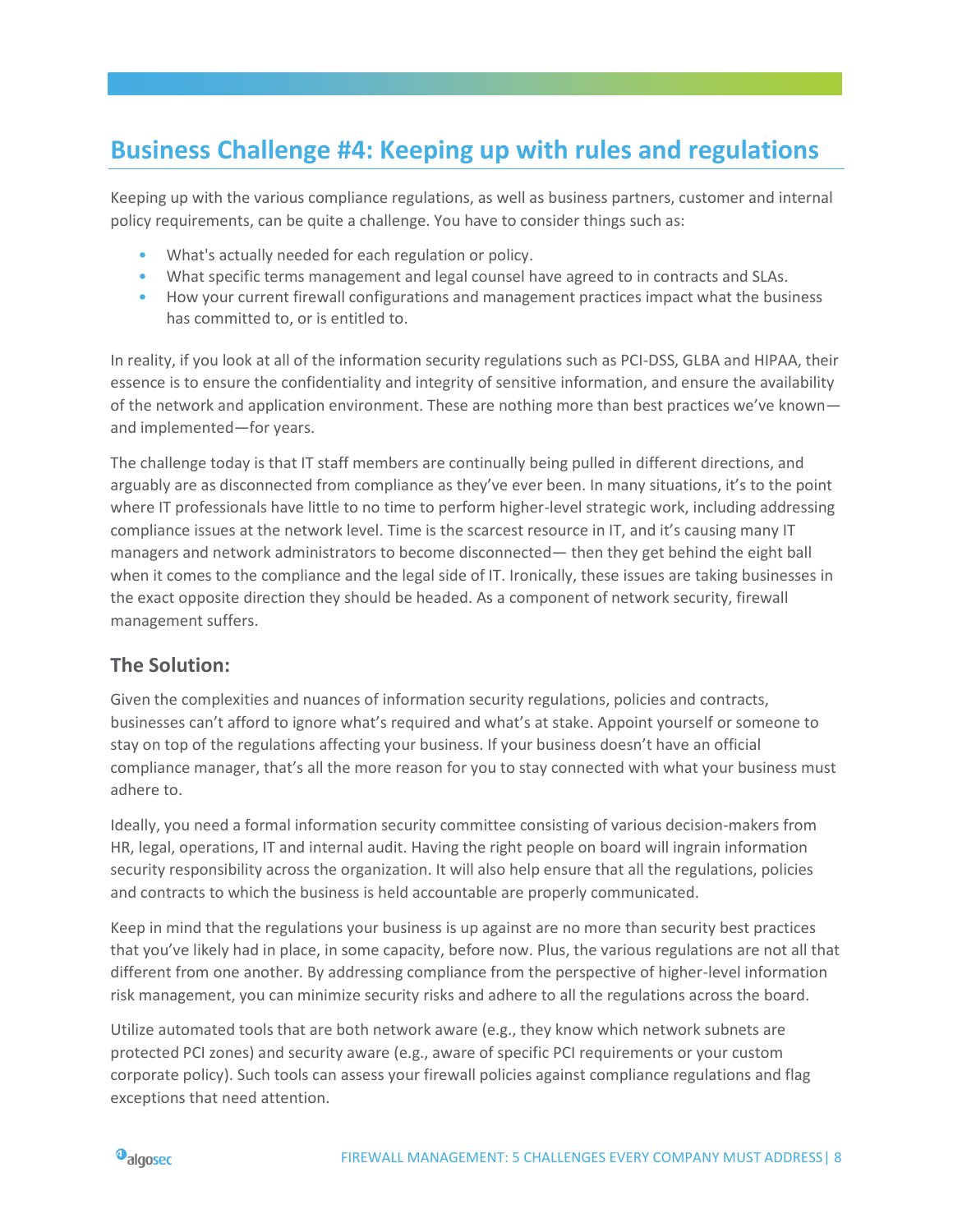Compliance can seem overwhelming, but considering what the regulators are trying to accomplish, you should be able to translate the requirements into your firewall management initiatives— especially if you have the right people and tools, and everyone is aware of what it takes to keep up.

### **Business Challenge #5: Proving where things stand**

Keeping up A key aspect of network security is insight: having the proper visibility into your network and being able to prove your security or compliance status at any given time.

The need to prove your current security status ties directly into firewall management, rulebase maintenance and so on. We've been proving where things stand with firewalls for decades. The problem is that we haven't been doing it all that well.

There are many scenarios in which you need to know where things stand within your firewall environment, such as:

- An IT auditor needs to assess your existing controls.
- Management is looking to better understand network security.
- You suspect your network is under attack.
- A forensics investigator is analyzing a network breach that has already occurred.

Proving where things stand is the essence of compliance and general information risk management. If you can't prove where things stand at any given point in time, then what good are your firewall controls? Can you really say that you have a grasp on your overall network security? Odds are the answer is no.

#### **The Solution:**

Being able to prove your existing firewall security or compliance status requires the right controls, properly implemented. This includes technical controls such as audit logging and alerts built into your firewalls. Practically every firewall has these controls out-of-the-box, but in many cases network administrators and security managers aren't taking advantage of them.

The problem with stock solutions is that they can be become unwieldy when you have more than a handful of firewalls to manage. When you have an enterprise scale deployment that includes mixture of firewall vendors, third-party firewall management applications can help take the pain away and enable greater insight into your firewall environment. Such tools can even generate out-of-the-box reports that instantly demonstrate compliance with industry regulations and corporate policies, thus saving valuable audit preparation time.

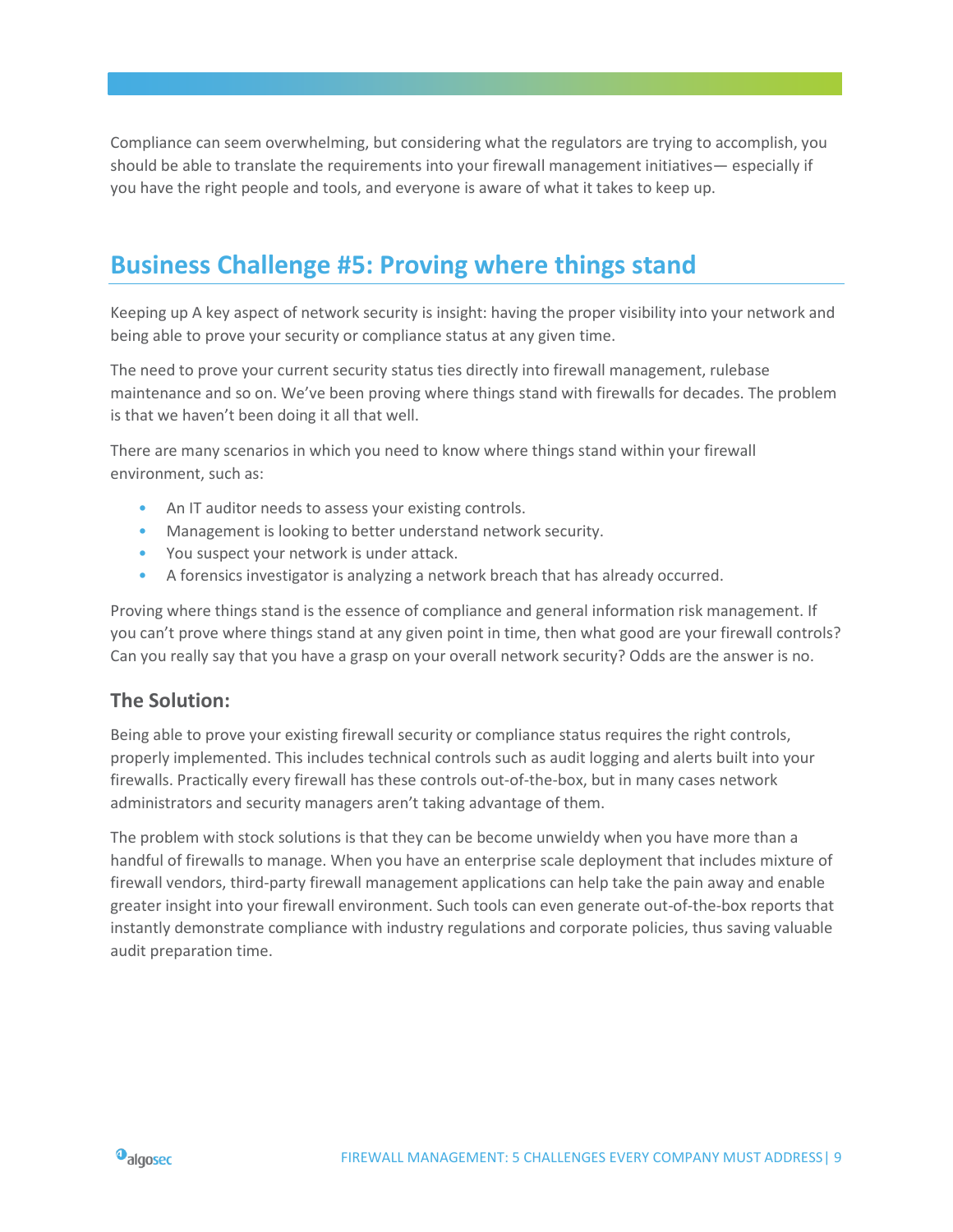### **Moving Forward**

Firewall management is often out of sight and out of mind. However, what may seem trivial or unimportant with firewalls can have a tremendous impact on the business if something goes awry. Never forget that IT is there for the business. Do what it takes to set up yourself, your network administrators and your business for success. Look beyond the bits and bytes to see the business tie-ins that network security and firewall management have. Ensure you're using the right tools and have reasonable processes in place that allow you to make informed network security decisions and provide value with little to no impact on the business.

You must be able to gain insight into your network, and then manage it consistently on an ongoing basis. Without the proper tools and processes, it will be difficult to claim that you have a secure and stable firewall environment that's ready to take on whatever comes your way.